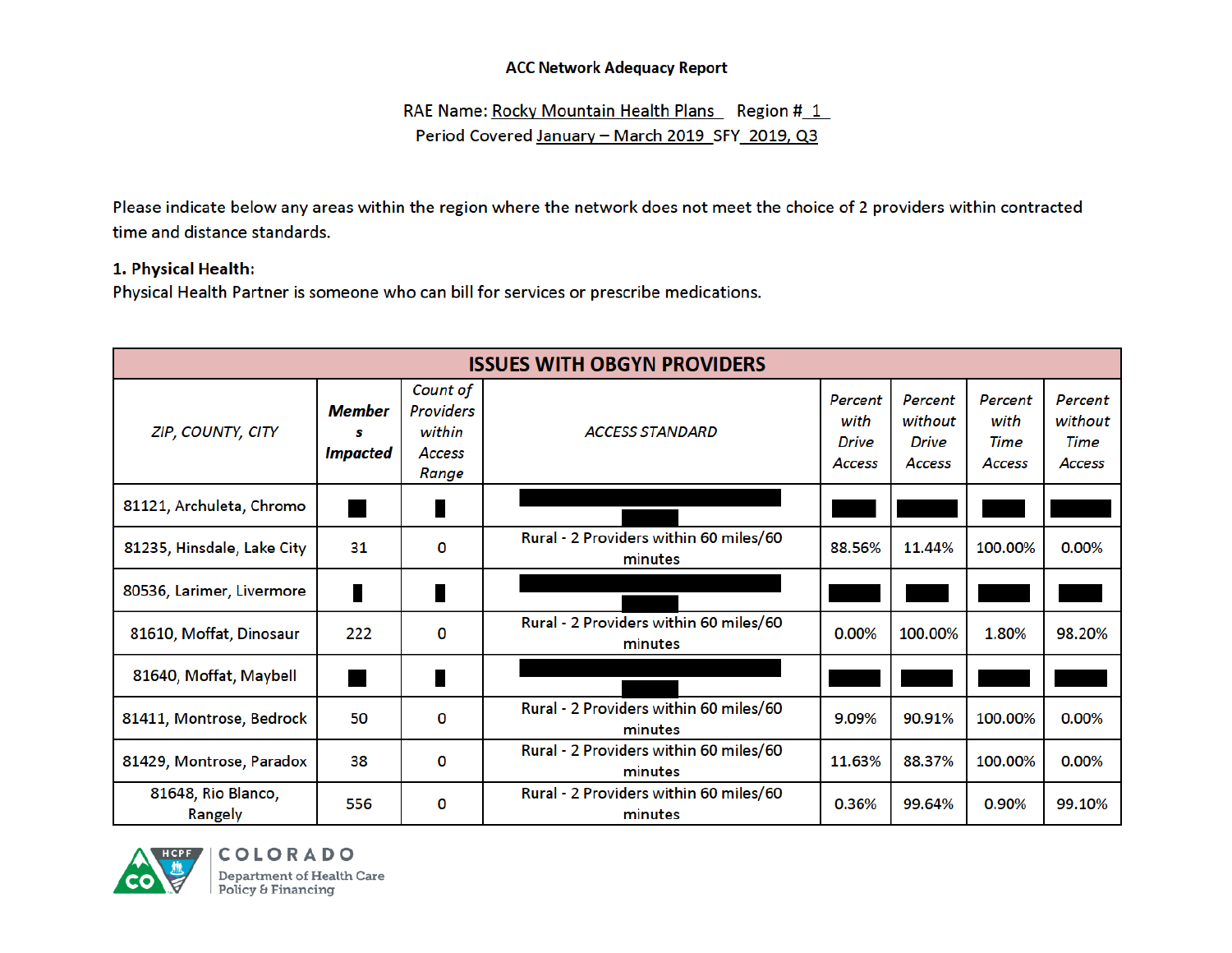#### RAE Name: Rocky Mountain Health Plans Region # 1

## Period Covered January - March 2019 SFY 2019, Q3



## 2. Behavioral Health

Licensed Behavioral Clinician means a provider who is clinical social worker licensed pursuant to CRS 12-43-404, marriage and family therapist licensed pursuant to CRS 12-43-504, professional counselor licensed pursuant to CRS 12-43-603, addiction counselor licensed pursuant to CRS 12-43-804, or psychologist (Psy.D/Ph.D) licensed pursuant to CRS 12-43-304.

Licensed Behavioral Health Practitioner means a provider who is advanced practice nurse licensed pursuant to CRS 12-38-111.5, physician/psychiatrist licensed pursuant to CRS 12-36-101, or physician assistant license pursuant to CRS 12-36-106.

| <b>ISSUES WITH SUBSTANCE USE DISORDER PROVIDERS</b> |                                |                                                     |                                                   |                                            |                                                     |                                   |                                       |  |  |  |  |
|-----------------------------------------------------|--------------------------------|-----------------------------------------------------|---------------------------------------------------|--------------------------------------------|-----------------------------------------------------|-----------------------------------|---------------------------------------|--|--|--|--|
| <b>ZIP, COUNTY, CITY</b>                            | Member<br>s<br><i>Impacted</i> | Count of<br>Provider<br>s within<br>Access<br>Range | <b>ACCESS STANDARD</b>                            | Percen<br>t with<br><b>Drive</b><br>Access | Percent<br>without<br><b>Drive</b><br><b>Access</b> | Percent<br>with<br>Time<br>Access | Percent<br>withou<br>t Time<br>Access |  |  |  |  |
| 81401, Montrose,<br><b>Montrose</b>                 | 6,527                          | 0                                                   | Rural - 2 Providers within 60 miles/60<br>minutes | 5.23%                                      | 94.77%                                              | 80.94%                            | 19.06%                                |  |  |  |  |
| 81402, Montrose,<br><b>Montrose</b>                 | 371                            | 0                                                   | Rural - 2 Providers within 60 miles/60<br>minutes | 0.00%                                      | 100.00<br>%                                         | 100.00<br>%                       | 0.00%                                 |  |  |  |  |

2. Please describe:

- What actions have been taken to address network deficiencies,
- Whether any deficiencies were resolved during the past quarter and how, and

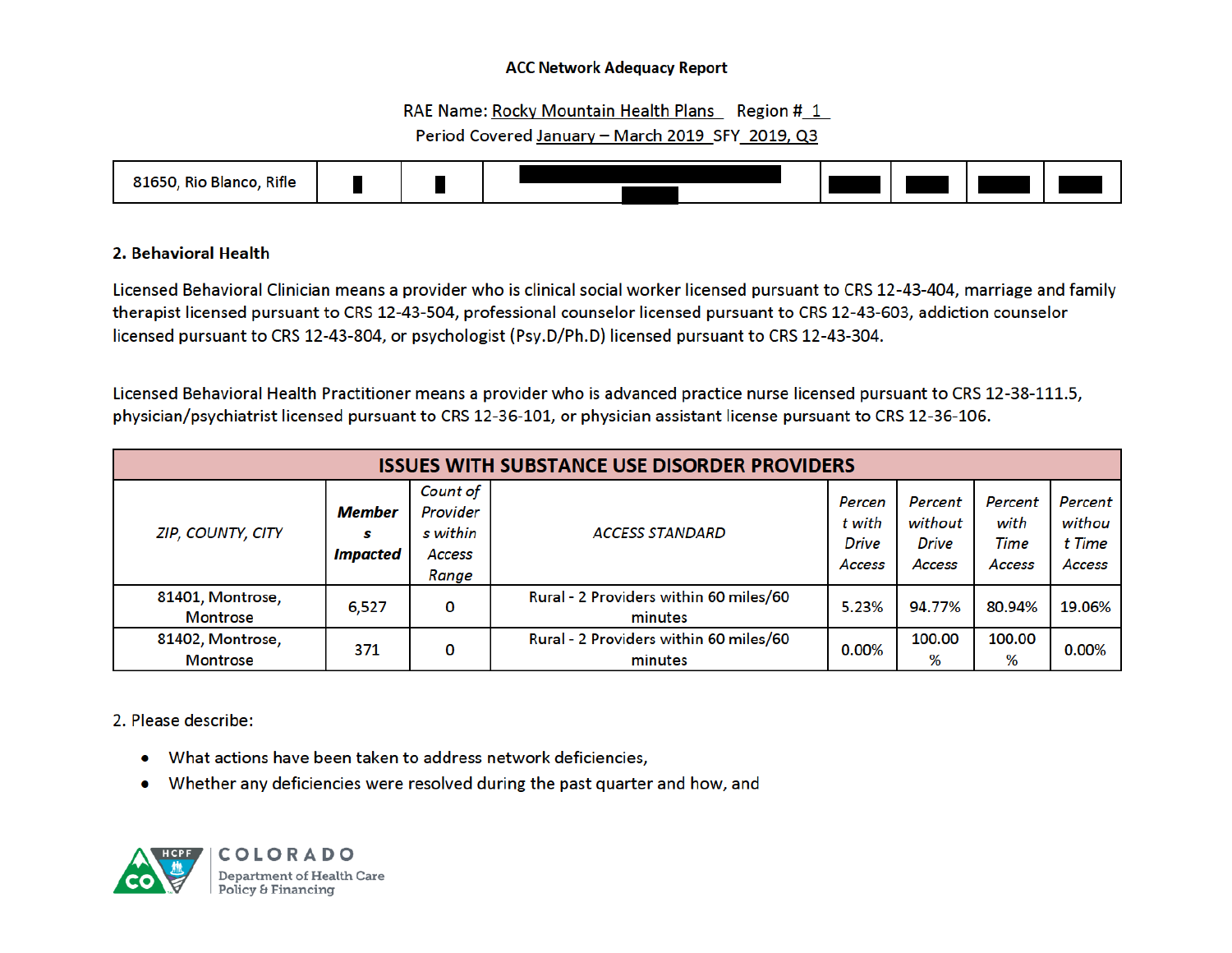RAE Name: Rocky Mountain Health Plans Region # 1 Period Covered January – March 2019 SFY 2019, Q3

• What ongoing actions the RAE is implementing to address unresolved network deficiencies while supporting client access and mitigating problems.

# **1. Physical Health:**

Rocky Mountain Health Plans (RMHP) offers a robust, diverse network of physical and behavioral health providers for our RAE and RAE Prime (Prime) Members, especially considering the rural/frontier nature of RAE Region 1. The Prime region is limited to Garfield, Gunnison, Mesa, Montrose, Pitkin, and Rio Blanco counties. Prime providers are indicated with a "Y" in the "Par PRIME" column within the spreadsheet report.

For physical health, the only deficiencies identified are OB/GYN services in rural and frontier areas. These deficiencies are a reflection of the lack of OB/GYN providers available within the desired time and distance ranges. RMHP strives to address deficiencies by identifying other providers that might be available even across state lines. For Members residing in Rangely (Rio Blanco County) and Dinosaur (Moffat County) there are OB/GYN providers available in Vernal, UT, however those providers are not enrolled with Health First Colorado. When contacted they expressed a lack of interest in enrolling due to relatively small number of patients they would expect to gain in comparison to the effort involved. The patients in those counties typically access specialty services including OB/GYN in surrounding Colorado communities rather than traveling out of state. Similarly, for the other members living in rural or frontier areas that are deficient in OB/GYN services (and where no other providers are available) the expected pattern of care is to travel to larger communities such as Montrose, Durango, or Gunnison to access services.

All RMHP RAE and Prime members have access to telehealth services via a relationship we have with CareNow, a doc-on-demand telehealth platform. There are currently 12 doctors that are a part of the CareNow Provider Network. All are ER physicians. With CareNow, RMHP RAE, Prime, and CHP+ Members have access to a doctor from their computer or mobile device at no cost. Members can message, share images, or video chat to get answers to their health questions.

Members can use CareNow when they:

- Feel sick or in pain, but it's not a life-threatening issue
- Have a minor injury



COLORADO Department of Health Care Policy & Financing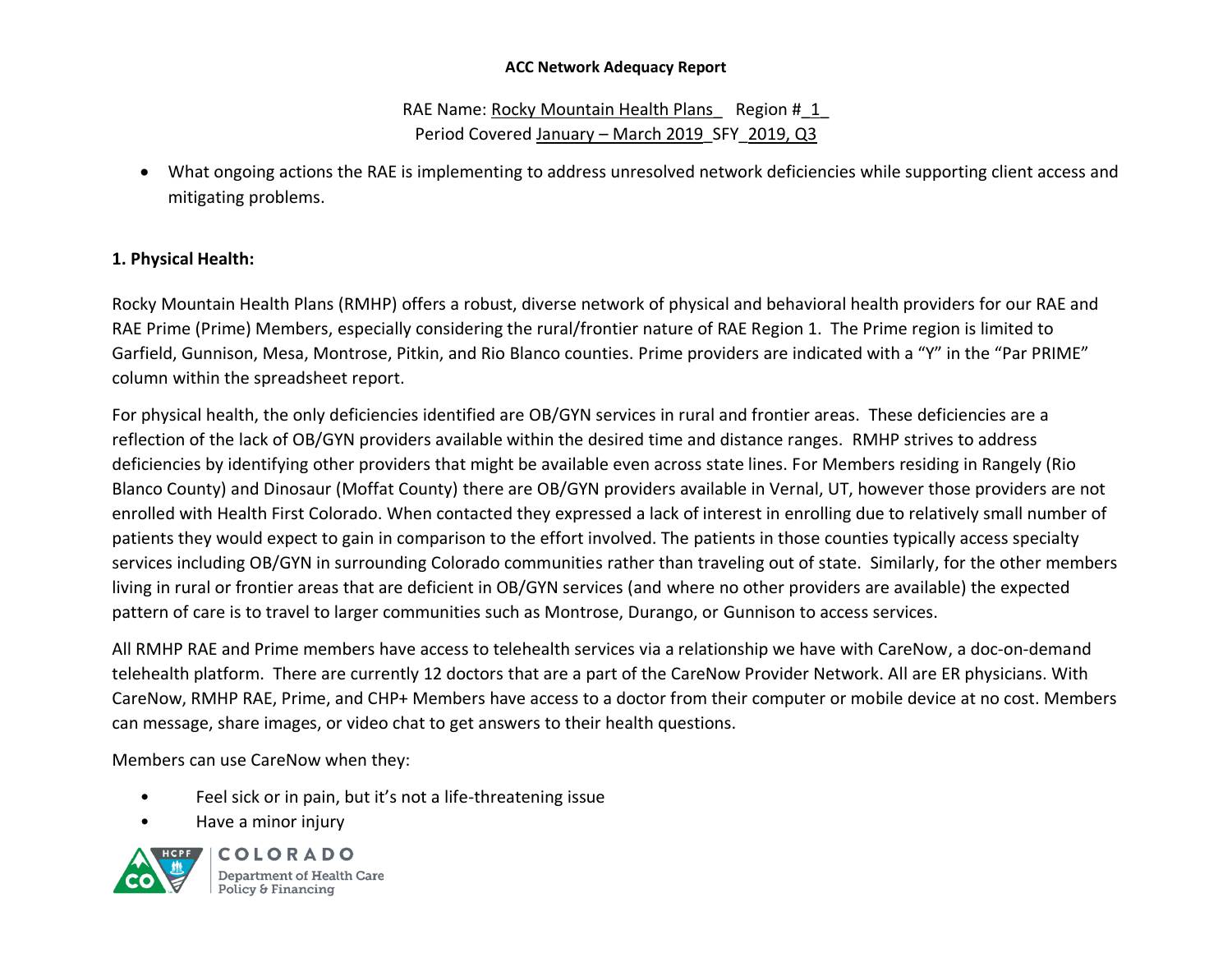RAE Name: Rocky Mountain Health Plans Region # 1 Period Covered January – March 2019 SFY 2019, Q3

- Have general medical questions or want peace of mind
- Are not sure where to get care

CareNow doctors are available from 9am-9pm MDT, seven days a week.

In addition to the CareNow foundational telehealth platform, RMHP is creating use cases to address specific member needs, which may also take place in specific locations. Examples include a school based telehealth program and a halfway house telehealth program. Another avenue RMHP is exploring is perinatal depression support for new and expectant moms, in collaboration with Nurse Family Partnership.

Regarding practitioner to member ratios, RMHP meets the standards in all areas except access to mid-level providers in Larimer County. This, however, is a bit misleading, as the measure only takes into account providers within the county the patients reside in, and does not account for providers located within time and distance standards in neighboring counties.

Regarding *performance meeting timeliness standards*: on an annual basis, RMHP surveys RAE and Prime members who have received primary care, specialty care or behavioral health services regarding their experience with timeliness of appointments.

In 2018, RMHP Quality Improvement and Provider Network Management staff conducted a thorough review of previous Patient Wait Time surveys and made significant adjustments in an effort to capture more meaningful and actionable data to guide intervention and improvement efforts. Surveys were sent via postal mail to over 4,000 members to derive a statistically valid sample size. The return rate of usable data was 11%. The majority of responses reflected that members are having their appointment needs met in a timely manner. We plan to use alternative submission methods in an effort to increase the response rate for this year's survey.

Per our contract, RMHP continually strives to ensure that our Provider Network is sufficient so that services are provided to Members on a timely basis. To that end, RMHP uses a variety of means to educate providers about the various behavioral health and physical health appointment standards.

RMHP continues to collect data from our Provider Attributes survey project, e.g., providers who offer after-hours appointments to Medicaid Members, and who serve as a safe space for LGBTQ individuals. We are in the process of developing a database that will allow us to populate our print and online provider directories with the data collected.



COLORADO Department of Health Care Policy & Financing